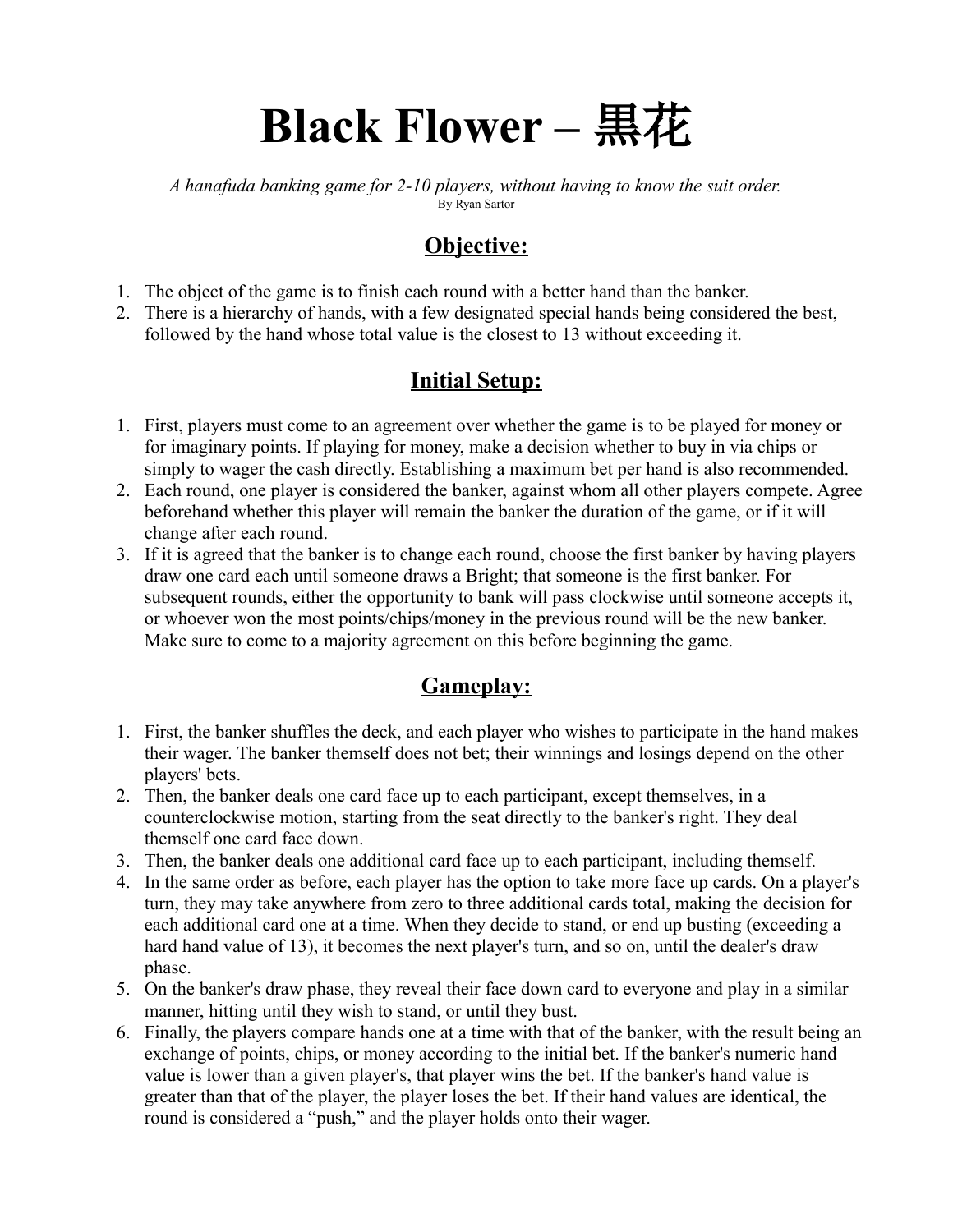#### **Card Values and Arrangement**

Generally speaking, **Chaff** are worth **5** points, **Ribbons 4** points, **Animals 3** points, and **Brights 2 or 6** points. To indicate that a Bright is to be used as 2 points, turn it sideways; to use it as 6 points, leave it longways like all the other cards.

There is also a unique rule to this game that is not found in Blackjack: **paired cards (by suit)** can (optionally) be used as **either card value plus 1**. To indicate that a pair is being utilized in this way, overlap the two cards, with the one whose value is being added to on top. For instance, if dealt the Sake Cup and a Chrysanthemum Chaff, you may treat those cards as worth 8 (by keeping them separate on the table), worth 6 (by overlapping them with the Chaff on top), or worth 4 (by overlapping them with the Animal on top).

The combination of **paired cards may even be combined with turning Brights sideways**. You may rearrange your cards as many times as desired both before and after accepting additional cards; however, once you declare that you will stay, you may not alter the arrangement and thus the value any longer.

In the case of **3-of-a-kind** or **4-of-a-kind**, you may combine the overlaps or use them separately as you see fit. For example, if you have all 4 Pine cards, their total values may be anywhere from 5 (Sideways Crane over the other three:  $2+1+1+1$ ) to 20 (All cards played longways, individually – note that this is a bust if you stand in this arrangement!). So, be mindful when choosing how to arrange your cards!

#### **Special Hands**

There is a small assortment of special hands that automatically beat any other hand, even if the sum of that hand is 13.

- 1. **San-Ko:** Any 3 Brights. Your hand may contain other cards as well, but you must not bust before drawing the third Bright! (It is okay if the third Bright would normally cause you to bust, however.) **Beats all other hands.**
- 2. **Ni-Ko:** Dealt two Brights off the bat. This essentially replaces the "Natural" or "Blackjack" hand. If you wish to claim Ni-Ko, you cannot take any additional cards, and must immediately stand. **Beats all hands but San-Ko.** Note that if both the banker and another player were dealt Ni-Ko, the banker is the winner!
- 3. **Shi-Tan:** Four Ribbons, and no other cards. It doesn't matter that this would normally total 16. **Beats any hand except San-Ko and Ni-Ko.**
- 4. **Tane:** Five Animals, and no other cards. It doesn't matter that this would normally total 15. **Beats any hand except Shi-Tan, San-Ko, and Ni-Ko.**

## **Optional Rules**

These rules are mostly adapted from Blackjack, and it should be agreed upon in advance whether to play with them or not, as they can greatly change the dynamics of the game.

1. **Splitting by Suit:** If dealt two cards of the same suit (e.g. Peony) at the initial deal, a player may "split" their cards into two hands, by placing an additional bet of equal value to the first. The player makes the decision to hit or stand for each hand individually, and will win or lose the two bets independently.